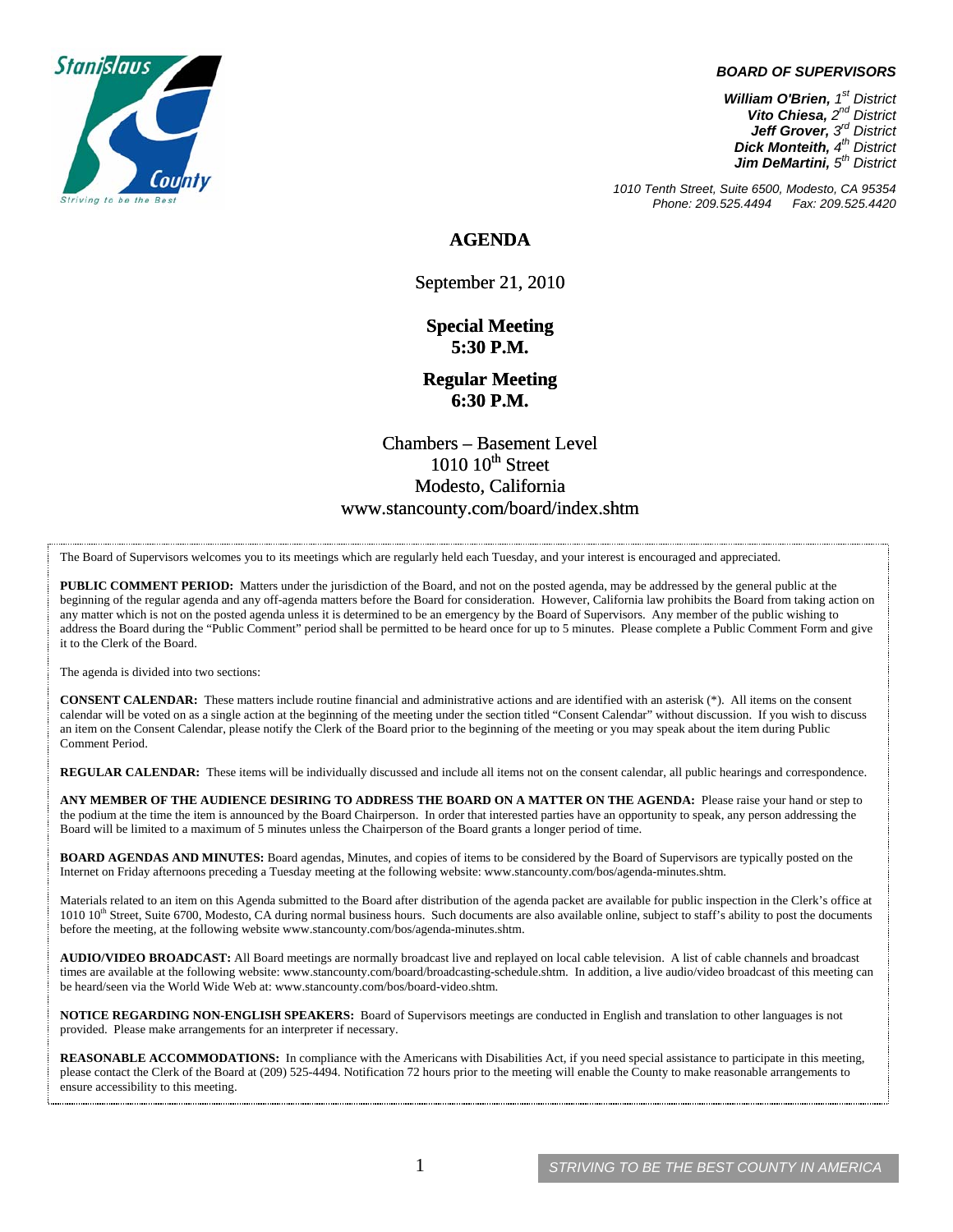## **Special Meeting 5:30 P.M.**

I. Closed Session: Conference with Labor Negotiator - Agency Negotiator: Richard Robinson. Labor Organization: United Domestic Workers (UDW). Government Code Section 54957.6.

## **Regular Meeting 6:30 P.M.**

- II. Pledge of Allegiance to the Flag
- III. Public Comment Period
- IV. Consent Calendar
- V. Agenda Items
	- A. Miscellaneous
	- \* 1. Approval of the Minutes for September 14, 2010 ([View Item\)](http://www.stancounty.com/bos/minutes/2010/min09-14-10.pdf)
	- \* 2. Approval of Appointment of Bergen Filgas to the Child Abuse Prevention Council ([View Item\)](http://www.stancounty.com/bos/agenda/2010/20100921/A02.pdf)
	- \* 3. Acceptance of the Resignation of:
		- a. Terry Withrow from the Assessment Appeals Board and the Woodland Avenue Volunteer Fire Protection District Board of Directors ([View Item\)](http://www.stancounty.com/bos/agenda/2010/20100921/A03a.pdf)
		- b. Kim Runyan from the Denair Municipal Advisory Council ([View Item\)](http://www.stancounty.com/bos/agenda/2010/20100921/A03b.pdf)
	- \* 4. Approval to Commend Deborah Hiebert Upon her Retirement from the Community Services Agency ([View Item\)](http://www.stancounty.com/bos/agenda/2010/20100921/A04.pdf)
	- \* 5. Approval to Proclaim the Week of:
		- a. September 26, 2010 through October 2, 2010 as Stanislaus County Diversity Awareness Week ([View Item\)](http://www.stancounty.com/bos/agenda/2010/20100921/A05a.pdf)
		- b. October 4, 2010 through October 15, 2010 as Binational Health Week in Stanislaus County ([View Item\)](http://www.stancounty.com/bos/agenda/2010/20100921/A05b.pdf)
	- B. Chief Executive Office
	- \* 1. Approval of Recommendations for the Completion of the New Animal Services Facility for Cage Installation, Landscaping, Schedule, Facility Naming, Public Dedication Ceremony and Related Actions – Chief Executive Office ([View Item\)](http://www.stancounty.com/bos/agenda/2010/20100921/B01.pdf)
	- \* 2. Approval to Award a Contract for Professional Architectural Design Services for the Development of Plans and Specifications for the Minor Renovations at the Health Services Agency Public Health Laboratory to Pacific Design and Associates, Inc. of Modesto, California – Chief Executive Office ([View Item\)](http://www.stancounty.com/bos/agenda/2010/20100921/B02.pdf)
	- \* 3. Approval to Adopt the Decision of the Nuisance Abatement Hearing Board Regarding the Cost Accounting to Abate the Nuisance at 1215 Imperial Avenue, Modesto, California, Case Number CE 09-0744 – Environmental Resources ([View Item\)](http://www.stancounty.com/bos/agenda/2010/20100921/B03.pdf)
	- \* 4. Approval to Contract with the California Department of Public Health Services for the Continuation of the Immunization Assistance Program for the Period of July 1, 2010 through June 30,  $2011$  – Health Services Agency ([View Item\)](http://www.stancounty.com/bos/agenda/2010/20100921/B04.pdf)
	- \* 5. Approval to Accept Funding in the Amount of \$66,824 for Fiscal Year 2010-2011 from the California State Parks Off-Highway Vehicle (OHV) Grants and Cooperative Agreements Program to Enhance Emergency Response and Safety for the County's Off-Highway Vehicle Parks - Sheriff ([View Item\)](http://www.stancounty.com/bos/agenda/2010/20100921/B05.pdf)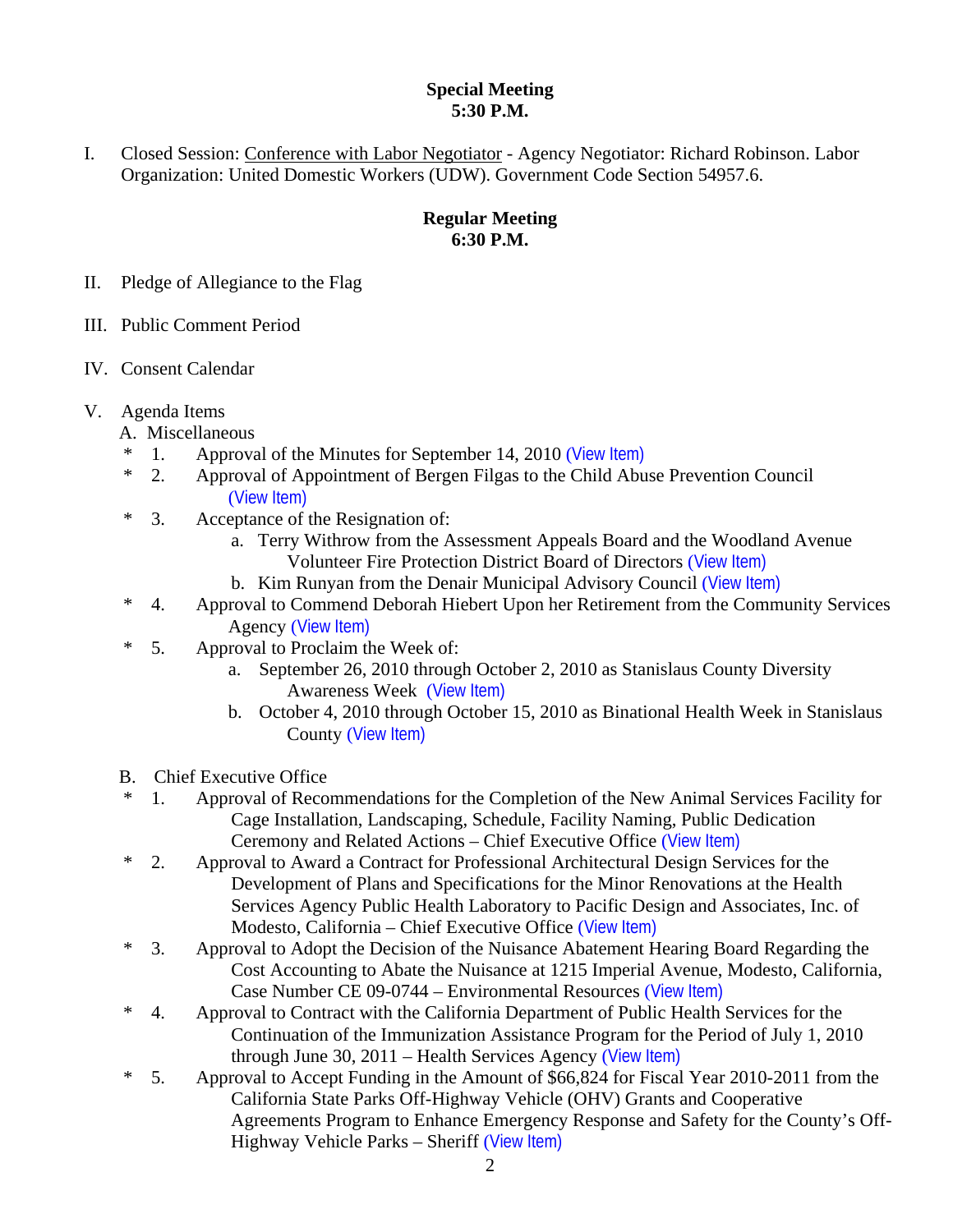- \* 6. Approval for the Director of the Department of Environmental Resources to Enter Into and Sign Routine Agreements and Contracts with Various State Agencies for Fiscal Year 2011-2012 – Environmental Resources ([View Item\)](http://www.stancounty.com/bos/agenda/2010/20100921/B06.pdf)
- \* 7. Approval of First Amendment to Agreement for Professional Services By and Between the County of Stanislaus and California Correct Care Solutions, PC for Inmate Health Care Services – Chief Executive Office ([View Item\)](http://www.stancounty.com/bos/agenda/2010/20100921/B07.pdf)
- C. Department of Public Works
- 1. Approval of Agreement with Rajappan & Meyer Consulting Engineers to Prepare the Plans, Specifications, and Estimate (PS&E) Documents for the State Route 99 at Kiernan Avenue Interchange Project ([View Item\)](http://www.stancounty.com/bos/agenda/2010/20100921/C01.pdf)
- \* 2. Approval of Cooperative Agreement No. 10-355 with the State of California, Department of Transportation (Caltrans) for the State Route 99/Kiernan Avenue Interchange Improvement Project and Related Actions ([View Item\)](http://www.stancounty.com/bos/agenda/2010/20100921/C02.pdf)
- \* 3. Approval to Appoint Wayne G. Sutton as the Interim County Surveyor ([View Item\)](http://www.stancounty.com/bos/agenda/2010/20100921/C03.pdf)
- D. Department of Planning and Community Development
- \* 1. Approval to Apply for a Sustainable Communities Planning Grant, from the Strategic Growth Council of California, for Fiscal Year 2010-2011, and to Implement the Stanislaus County Regional Sustainability Toolbox Grant Proposal, Provided Grant Funds are Awarded ([View Item\)](http://www.stancounty.com/bos/agenda/2010/20100921/D01.pdf)
- E. County Counsel
- \* 1. Approval to Introduce and Waive the First Reading of an Ordinance Amending Section 2.16.010 of the Stanislaus County Code Related to Selection, Qualification and Supervision of the County Surveyor ([View Item\)](http://www.stancounty.com/bos/agenda/2010/20100921/E01.pdf)
- VI. Scheduled Matters
	- 6:35 p.m. Public Hearing to Consider the Adoption of the Fiscal Year 2009-2010 Consolidated Annual Performance Evaluation Report (CAPER) for the Community Development Block Grant (CDBG) and the Emergency Shelter Grant (ESG) Programs – Planning and Community Development ([View Item\)](http://www.stancounty.com/bos/agenda/2010/20100921/PH635.pdf)
	- 6:40 p.m. Public Hearing to Consider the Approval of the Stanislaus County District Attorney and Stanislaus County Sheriff's Department Expenditure Plans for the State Supplemental Law Enforcement Services Fund (SLESF) – Sheriff ([View Item\)](http://www.stancounty.com/bos/agenda/2010/20100921/PH640.pdf)
- VII. Correspondence
	- 1. This Board has received a copy of the Fire/Life Safety Inspection Report for the Stanislaus County Juvenile Hall. ([View Item\)](http://www.stancounty.com/bos/agenda/2010/20100921/Corr01.pdf) (Recommendation: Refer to the Department of Environmental Resources.)
	- 2. This Board has received a copy of the Turlock Rural Fire Department Fiscal Year 2010-2011 Budget. ([View Item\)](http://www.stancounty.com/bos/agenda/2010/20100921/Corr02.pdf) (Recommendation: Refer to the Auditor-Controller)